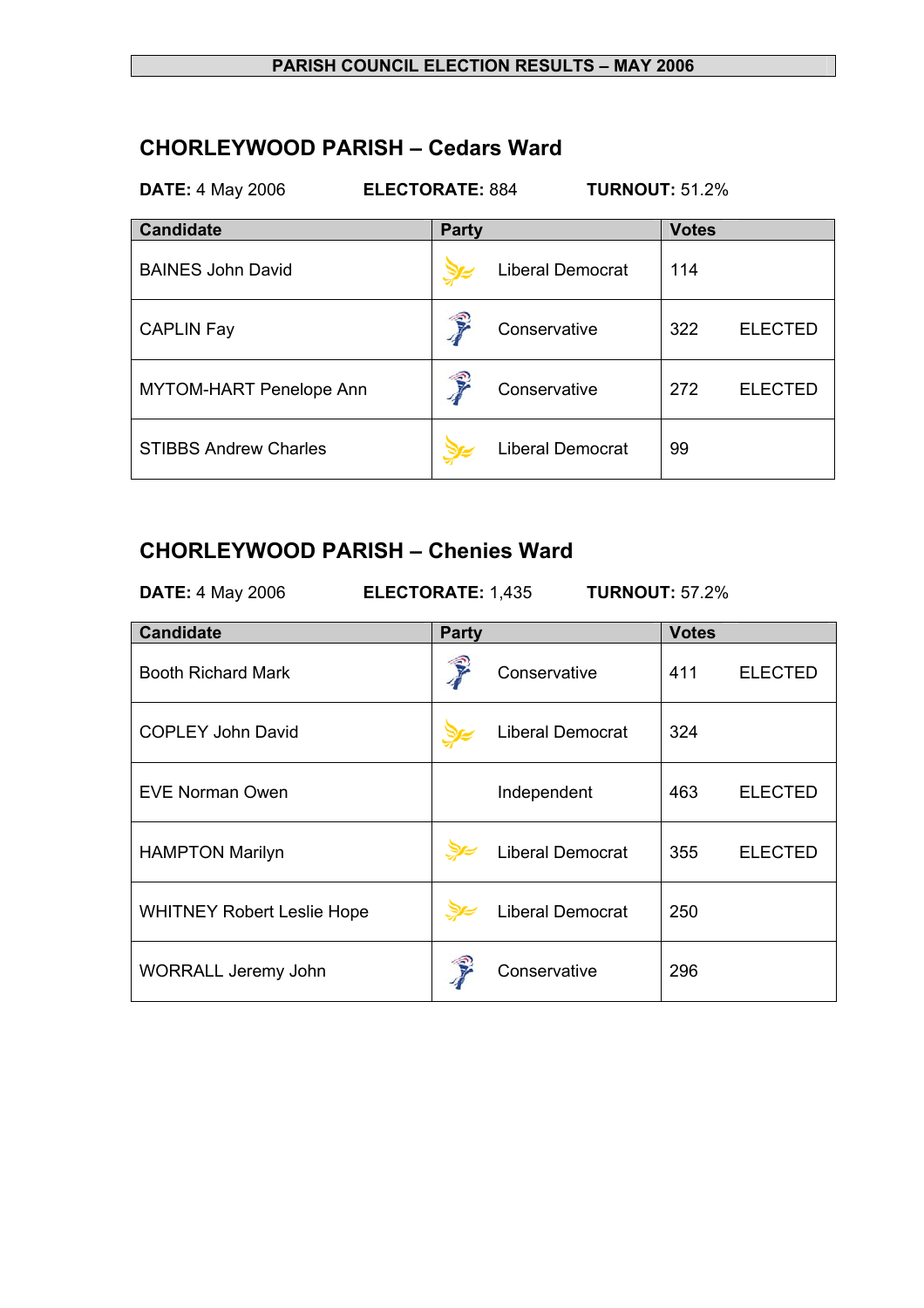#### **PARISH COUNCIL ELECTION RESULTS – MAY 2006**

# **CHORLEYWOOD PARISH – Chorleywood East Ward**

**DATE:** 4 May 2006 **ELECTORATE:** 3,060 **TURNOUT:** 41.2%

| <b>Candidate</b>                      | <b>Party</b>                                                                                                                                                                                                                         |                         | <b>Votes</b> |                |
|---------------------------------------|--------------------------------------------------------------------------------------------------------------------------------------------------------------------------------------------------------------------------------------|-------------------------|--------------|----------------|
| <b>ANGEL Joseph Harold</b>            |                                                                                                                                                                                                                                      | <b>Liberal Democrat</b> | 263          |                |
| <b>BARTON Anthony John</b>            | <b>Contract of the Contract of the Contract of the Contract of the Contract of the Contract of The Contract of the Contract of The Contract of The Contract of The Contract of The Contract of The Contract of The Contract of T</b> | Conservative            | 929          | <b>ELECTED</b> |
| <b>BREARLEY Christopher John</b>      |                                                                                                                                                                                                                                      | Liberal Democrat        | 271          |                |
| <b>DAVIES Janet</b>                   | <b>DE</b>                                                                                                                                                                                                                            | <b>Liberal Democrat</b> | 272          |                |
| <b>GREEN Maximin Ernest</b>           | T                                                                                                                                                                                                                                    | Conservative            | 918          | <b>ELECTED</b> |
| <b>GREZO Alexander George Michael</b> |                                                                                                                                                                                                                                      | Liberal Democrat        | 238          |                |
| <b>HOWES Monica</b>                   | <b>DE</b>                                                                                                                                                                                                                            | <b>Liberal Democrat</b> | 272          |                |
| <b>KEMP Peter John</b>                | P                                                                                                                                                                                                                                    | Conservative            | 939          | <b>ELECTED</b> |
| <b>LEEMING Jill</b>                   |                                                                                                                                                                                                                                      | Liberal Democrat        | 279          |                |
| <b>LILEY Geoffrey</b>                 |                                                                                                                                                                                                                                      | Conservative            | 921          | <b>ELECTED</b> |
| <b>MORRIS Kenneth</b>                 | J                                                                                                                                                                                                                                    | Conservative            | 891          | <b>ELECTED</b> |
| <b>WORRALL Jacqueline</b>             |                                                                                                                                                                                                                                      | Conservative            | 914          | <b>ELECTED</b> |